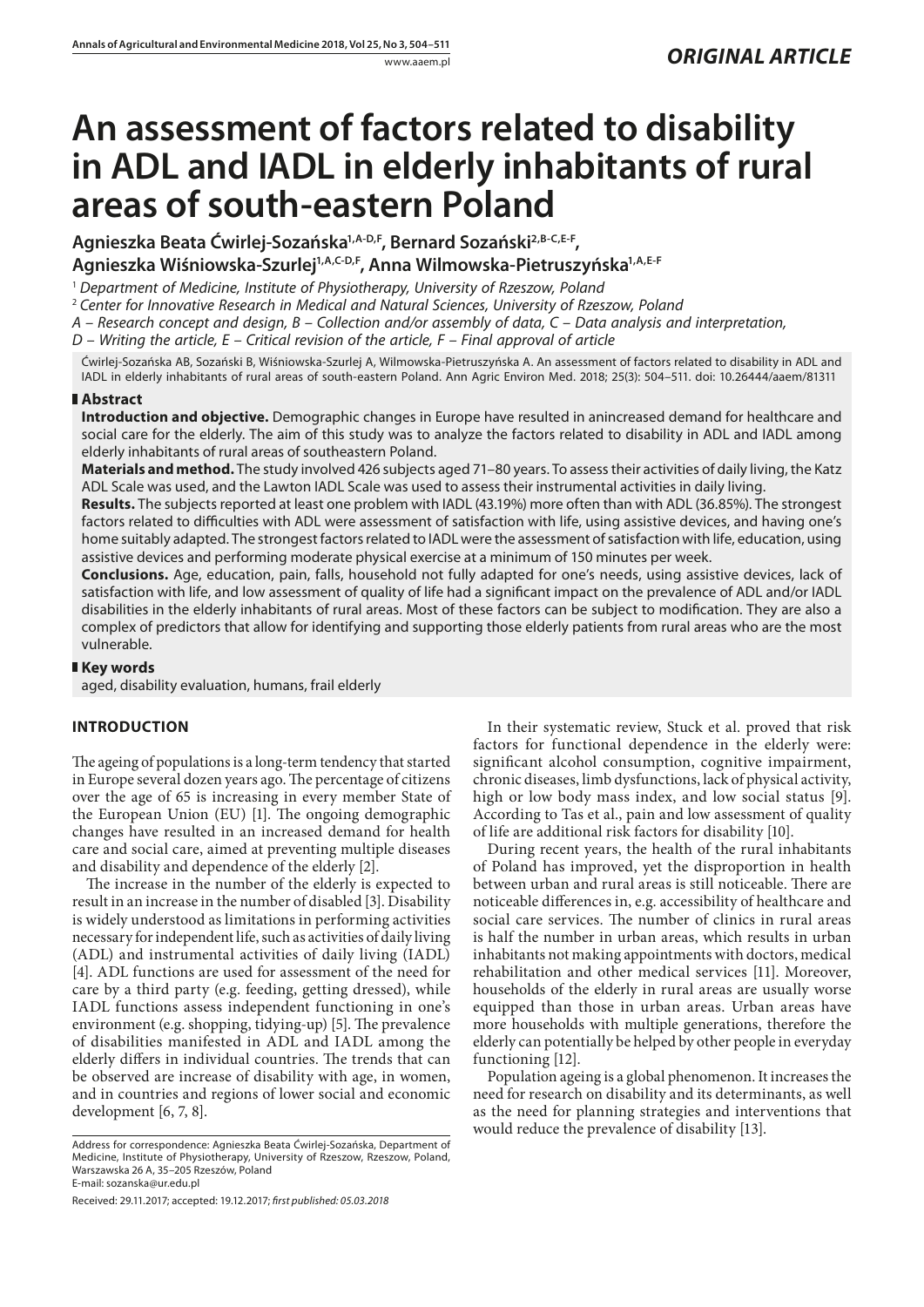## **OBJECTIVE**

The aim of this study was to analyze the factors related to disability in ADL and IADL, and also to identify specific impairments that reduce participation in performing the basic activities of daily living and instrumental activities of daily living in the 71–80-year-old inhabitants of southeastern Poland.

## **MATERIALS AND METHOD**

The study was cross-sectional and included 426 participants aged 71–80 living in rural areas of south-eastern Poland. The study population was drawn by the Ministry of Internal Affairs and Administration of Poland. The Ministry short-listed 25,000 citizens, from whom 800 were drawn to constitute the main study population from the region of south-eastern Poland. 426 of them lived in rural areas. Figure 1 presents the stages of subject inclusion in the study. The survey in the form of a direct interview was conducted by adequately living [15].

trained pollsters, at respondents' places of residence. The criteria for subject inclusion in the analysis were: age between 71–80, place of residence – rural area, normal cognitive state (abbreviated mental test score – AMTS >6 points).

Approval to conduct the study was obtained from the Bioethics Commission of the University of Rzeszów. All participants were informed about the aim and the course of the study, and expressed informed consent to participate.

A questionnaire was used to collect socio-demographic data (i.e. age, gender, marital status, education, income) and anthropometric data (height and body mass, and then the body mass index [BMI] calculated). Data was also collected on subjects' chronic illnesses, physical activity, and adaptation of the residence and living conditions to the needs of elderly inhabitants. The questionnaire contained qualitative and quantitative questions about factors related to the health condition of older people. The Katz ADL Scale was used to assess the activities of daily living [14], and the Lawton IADL Scale to assess instrumental activities of daily living [15].

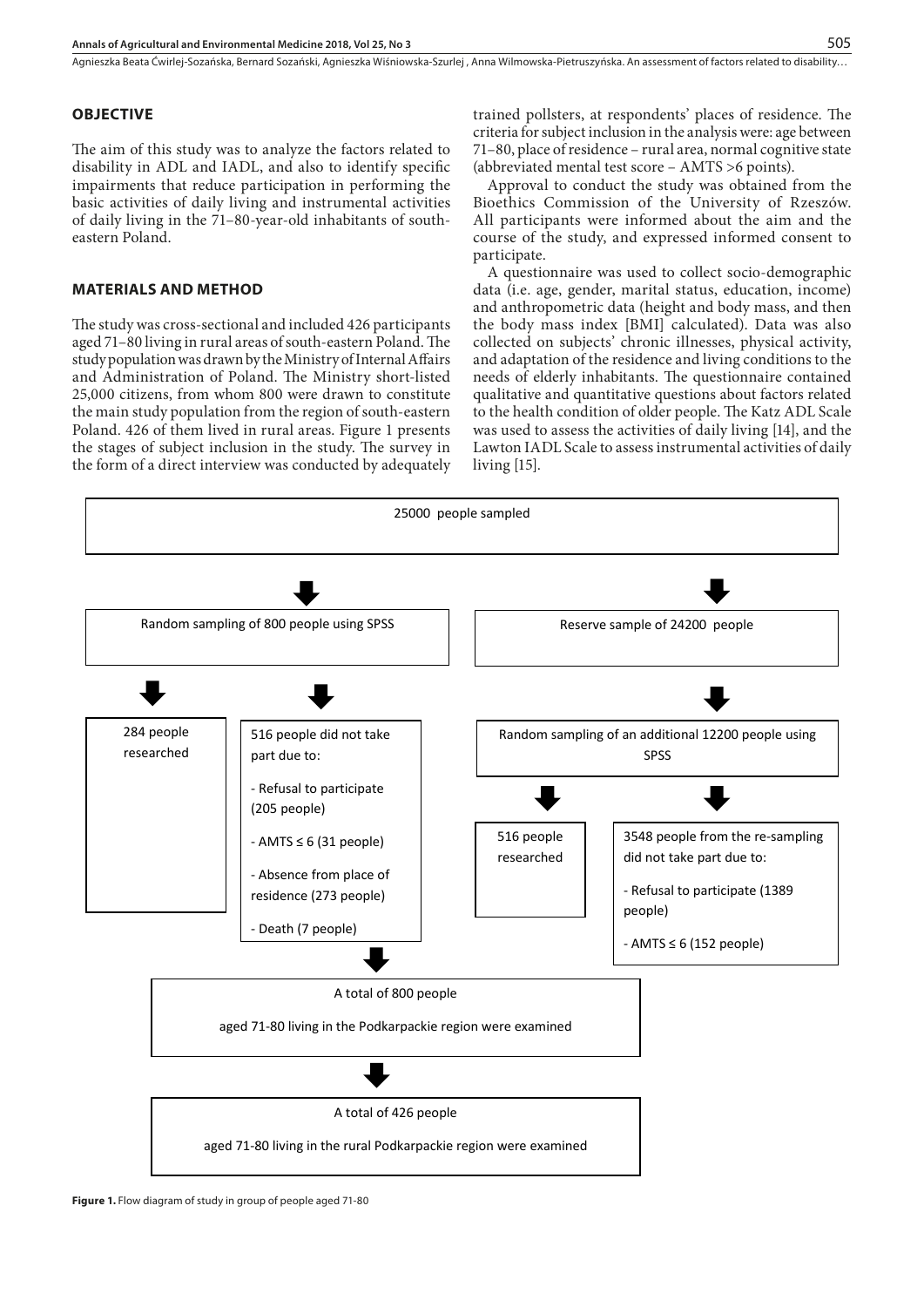For the purpose of analysis, the subjects we divided into those without limitations, and those who reported at least one limitation to ADL and at least one hard limitation to IADL [7]. The presented results concern only the subjects with at least one limitation at either ADL or IADL. Statistica software version 13.1 was used the to perform statistical analysis of the data. Demographic data are presented using the measurements of descriptive statistics. Two models or logistic regression were used to identify factors related to ADL and IADL. Statistical significance was set at p<0.05. The chi-squared test (for qualitative variables) and the Mann-Whitney U-test (for quantitative data) were used for preliminary analysis of relationships between individual demographic variables and ADL and IADL. The Shapiro-Wilk test was used to analyze the normal distribution of the quantitative data.

## **RESULTS**

**Bivariate analysis.** The study included a total of 426 respondents aged 71–80, 255 women and 171 men. Mean age was 75.6 years (SD=2.9 years); for women the mean age was 77.5 years (SD=3.0 years), and for men the mean age was 75.6 years (SD=2.9 years). The education of majority of the study population was primary or vocational (82.22%). Most respondents were overweight (40.61%) or obese (26.76%). As many as 57.98% of the study population suffered from 5or more diagnosed chronic diseases. The mean number was 5.5 chronic diseases per respondent. Most of the subjects did not perform physical exercise even on a moderate level of 150 minute per week (68.08%), or did not perform physical exercise to strengthen their muscles or increase fitness (81.46%). Most of the respondents belonged to organized social groups (84.04%), such as associations or social organizations. After retiring, most of them did not perform professional work (88.97%) and were able to use help from other people on daily basis (73.24%). The great majority believed that the interior of their flat or house (76.76%) or their residential environment (77.00%) was not fully adapted to their needs of everyday functioning.

The respondents reported at least one problem with IADL (43.19%) more frequently than with ADL (36.85%). Most frequent problems in ADL were found in getting out of bed and in moving around (23.00%). The most frequent problems in IADL were related to doing housework (38.03%). Problems with ADL and IADL were reported significantly more often by older respondents, with lower income, having less physical activity, using the help of other people on a daily basis, having the interior of their flat or house and the residential environment not fully adapted to their needs of everyday functioning, suffering from a greater number of chronic diseases, taking 4 or more medications, using assistive devices while moving around (e.g. walking stick or crutch), those who had had one or more fall in the period of the past 12 months, suffered pain of greater intensity, were diagnosed with depression, assessed their quality of life lower, and were less satisfied with life. Additionally, problems with IADL only were more frequent in females, respondents with lower education, respondents who did not perform physical exercise that would increase their muscle strength and physical fitness.

**Multivariate analysis.** In the models for analysis were included those variables that significantly characterized the study population in relation to having at least one problem with ADL and IADL. The model that tested the impact of the factors on ADL was well-fitted for the data. The results of Hosmer-Lemeswhow  $(\chi^2_{\text{HL}}=11.43, \text{ p}=0.179)$ prove this, as well as the pseudo  $R^2$  value of 0.7681, which indicates that the model classified 76.81% of cases correctly. All the parameters of the model proved to be statistically significant. The factors that were most closely related to the ADL limitations were assessment of satisfaction with life, using assistive devices, having the interior of one's flat or house adapted, and pain. The dissatisfied or very dissatisfied respondents had limitations to ADL almost 4 time as often as satisfied or very satisfied respondents (OR – 3.95). The respondents who used assistive devices for moving about on a daily basis had ADL limitations almost 3 times more often (OR – 2.96). Respondents whose flats or houses were not fully adapted for their functional needs had ADL limitations two and a half times more often (OR – 2.50). With each point scored on the VAS, the likelihood of developing disability increased by a mean of 15% (Tab. 1).

The model that tested the impact of the factors on IADL was well-fitted for the data. The results of Hosmer-Lemeswhow  $(\chi^2_{\text{HL}}=7.70, \text{p}=0.463)$  prove this, as well as the pseudo R<sup>2</sup> value of 0.7946, which indicates that the model classified 79.46% of cases correctly. Almost all the parameters of the model proved to statistically significant. The factors most closely related to the IADL limitations were assessment of the quality of life, education, using assistive devices, performing a minimum of 150 minutes of moderate physical activity per week, pain, and the number of chronic diseases. Respondents who assessed their quality of life as bad or very bad were four and a half times more likely to have IADL limitations than respondents who assessed their quality of life as good or very good (OR – 4.55). Respondents with primary or vocational education were 2–3 times as likely to have IADL limitations than respondents with secondary or higher education (OR – 2.44;3.31). Respondents who used assistive devices for moving around on a daily basis were twice as likely to have IADL limitations (OR – 2.27). Respondents whose flat or house interiors were not fully adapted to their functional needs were also twice as likely to have IADL limitations (OR – 2.10). With each point scored on the VAS, the likelihood for developing disability increased by a mean of 21% (Tab. 2).

## **DISCUSSION**

Recent years have marked a significant increase in life expectancy and a significant increase in the proportion of the elderly in societies. Consequently, increased consideration is expressed in healthy life expectancy [16]. Unfortunately, a significant proportion of the elderly, particularly after the age of 70, are more vulnerable to internal and external stressors that lead to decreased functional ability and development of frailty [17, 18]. These result in necessity for long-term care, hospital stays, and in an increased mortality rate among the elderly [19]. Therefore, a complex understanding of factors that affect the activities of daily living [ADL] and instrumental activities of daily living [IADL] are crucial for forward planning of healthcare services.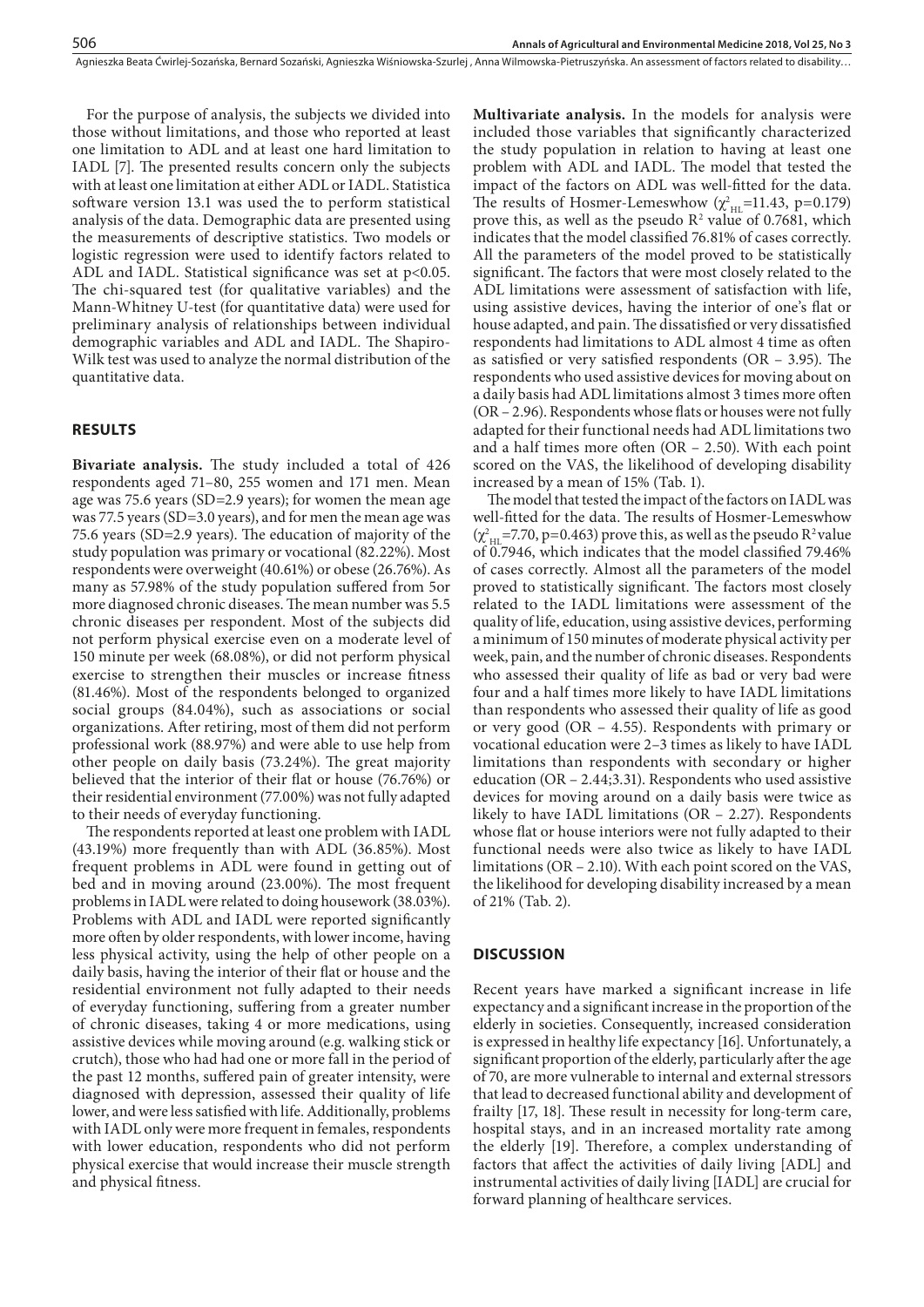**Table 1.** Bivariate analysis of predictors for respondents aged 71–80 with limitations in ADL and IADL (n=426)

| Variables                                                                              |                                    | Total Number (%)<br>Mean (SD) | Difficulty<br>with ADL | p values                | Difficulty<br>with IADL | p values                |
|----------------------------------------------------------------------------------------|------------------------------------|-------------------------------|------------------------|-------------------------|-------------------------|-------------------------|
| Age                                                                                    | $71 - 75$                          | 222(52.11)                    | 59(26.58)              |                         | 71(31.98)               | $<$ 0.001a)             |
|                                                                                        | $76 - 80$                          | 204(47.89)                    | 98(48.04)              | $<$ 0.001 <sup>a)</sup> | 113(55.39)              |                         |
| Gender                                                                                 | Females                            | 255(59.86)                    | 94(36.86)              |                         | 120(47.06)              | 0.049a)                 |
|                                                                                        | Males                              | 171(40.14)                    | 63(36.84)              | $0.996a}$               | 64(37.43)               |                         |
| Marital status                                                                         | Married or living with a partner   | 242(56.81)                    | 83(34.30)              |                         | 100(41.32)              | 0.371a)                 |
|                                                                                        | Single or widowed                  | 184(43.19)                    | 74(40.22)              | 0.209a)                 | 84(45.65)               |                         |
| Education                                                                              | Primary                            | 267(62.68)                    | 103(38.58)             | 0.149a                  | 132(49.44)              | $<$ 0.001a)             |
|                                                                                        | Vocational                         | 79(18.54)                     | 32(40.51)              |                         | 33(41.77)               |                         |
|                                                                                        | Secondary/Tertiary                 | 80(18.78)                     | 22(27.50)              |                         | 19(23.75)               |                         |
| Income <sup>c)</sup>                                                                   | 2,000 PLN per person or less       | 284(82.32)                    | 113(39.79)             |                         | 124(43.66)              | 0.072a)                 |
|                                                                                        | 2,001 PLN per person and more      | 61(17.68)                     | 15(24.59)              | 0.026a                  | 19(31.15)               |                         |
| Physical activity performed daily, minimum 150 minutes per week                        | No                                 | 290(68.08)                    | 117(40.34)             |                         | 153(52.76)              | $<$ 0.001a)             |
|                                                                                        | Yes                                | 136(31.92)                    | 40(29.41)              | 0.029a)                 | 32(22.79)               |                         |
| Physical exercises performed to strengthen muscles and improve<br>physical performance | None                               | 347(81.46)                    | 135(38.90)             |                         | 159(45.82)              | 0.048a)                 |
|                                                                                        | 1-3 times a week                   | 35(8.22)                      | 11(31.43)              | 0.155a                  | 13(37.14)               |                         |
|                                                                                        | Four and more times a week         | 44(10.33)                     | 11(25.00)              |                         | 12(27.27)               |                         |
| Membership of at least one organization/group/association                              | No                                 | 358(84.04)                    | 134(37.43)             | 0.571a)                 | 154(43.02)              | 0.866a)                 |
|                                                                                        | Yes                                | 68(15.96)                     | 23(33.82)              |                         | 30(44.12)               |                         |
| Work after retirement                                                                  | No                                 | 379(88.97)                    | 143(29.79)             | 0.287a)                 | 167(44.06)              | 0.303a)                 |
|                                                                                        | Yes                                | 47(11.03)                     | 14(37.73)              |                         | 17(36.17)               |                         |
| Able use other people's help on daily basis                                            | No                                 | 114(26.76)                    | 32(28.07)              | 0.023a)                 | 37(32.46)               | 0.006a)                 |
|                                                                                        | Yes                                | 312(73.24)                    | 125(40.06)             |                         | 147(47.12)              |                         |
| Adaptation of interior of flat / house to the needs of everyday<br>functioning         | Not fully adapted                  | 327(76.76)                    | 135(41.28)             |                         | 151(46.04)              | 0.023a)                 |
|                                                                                        | Fully adapted                      | 99(23.24)                     | 22(22.22)              | $<$ 0.001a)             | 33(33.33)               |                         |
| Adaptation of residential environment to the needs of everyday<br>functioning          | Not fully adapted                  | 328(77.00)                    | 136(41.46)             |                         | 151(46.04)              | 0.030 <sup>b</sup>      |
|                                                                                        | Fully adapted                      | 98(23.00)                     | 21(21.43)              | < 0.001 <sup>b</sup>    | 33(33.67)               |                         |
| Number of chronic diseases                                                             |                                    | 5.54(3.20)                    | 6.55(3.18)             | < 0.001 <sup>b</sup>    | 6.91(3.41)              | $<$ 0.001b)             |
| BMI                                                                                    |                                    | 27.39(4.92)                   | 27.64(5.69)            | $0.990^{b}$             | 27.56(5.45)             | 0.899 <sup>b)</sup>     |
| Number of medicines                                                                    | $0 - 3$                            | 186(44.08)                    | 49(26.34)              |                         | 54(29.03)               | $<$ 0.001 <sup>a)</sup> |
|                                                                                        | 4 and more                         | 236(55.92)                    | 106(44.92)             | $<$ 0.001a)             | 129(54.36)              |                         |
| Using assistive devices for moving around                                              | No                                 | 309(72.54)                    | 75(24.27)              |                         | 93(30.10)               | $<$ 0.001a)             |
|                                                                                        | Yes                                | 117(27.46)                    | 82(70.09)              | $<$ 0.001 <sup>a)</sup> | 91(77.78)               |                         |
| Suffering from at least one fall in the past year                                      | No                                 | 297(69.72)                    | 79(26.60)              |                         | 94(31.65)               | $<$ 0.001a)             |
|                                                                                        | Yes                                | 129(30.28)                    | 78(60.47)              | $<$ 0.001a)             | 90(69.77)               |                         |
| Pain in last 30 days, graded on 0-10 scale                                             |                                    | 3.73(2.70)                    | 4.86(2.73)             | $<$ 0.001b)             | 5.01(2.66)              | $<$ 0.001 <sup>b)</sup> |
| Diagnosed depression                                                                   | No                                 | 387(90.85)                    | 135(34.88)             | 0.008 <sup>b)</sup>     | 161(41.34)              | $0.015^{b}$             |
|                                                                                        | Yes                                | 39(9.15)                      | 22(56.41)              |                         | 24(61.54)               |                         |
| Self-assessed quality of life                                                          | Bad or very bad                    | 58(13.62)                     | 48(82.76)              |                         | 51(87.93)               |                         |
|                                                                                        | Neither good nor bad               | 162(38.03)                    | 63(38.89)              | $<$ 0.001 <sup>a)</sup> | 72(44.44)               | $<$ 0.001a)             |
|                                                                                        | Good or very good                  | 206(48.36)                    | 46(22.33)              |                         | 61(29.61)               |                         |
| Self-assessed satisfaction with life                                                   | Dissatisfied or very disssatisfied | 111(26.06)                    | 79(71.17)              |                         | 86(77.48)               | < 0.001a                |
|                                                                                        | Neither satisfied nor dissatisfied | 118(27.70)                    | 43(36.44)              | $<$ 0.001a)             | 49(41.53)               |                         |
|                                                                                        | Satisfied or very satisfied        | 197(46.24)                    | 35(46.24)              |                         | 49(24.87)               |                         |
|                                                                                        |                                    |                               |                        |                         |                         |                         |

<sup>a)</sup> Chi-squared test<br><sup>b)</sup> Mann-Whitney U-test<br><sup>c)</sup> missing data for 81 respondents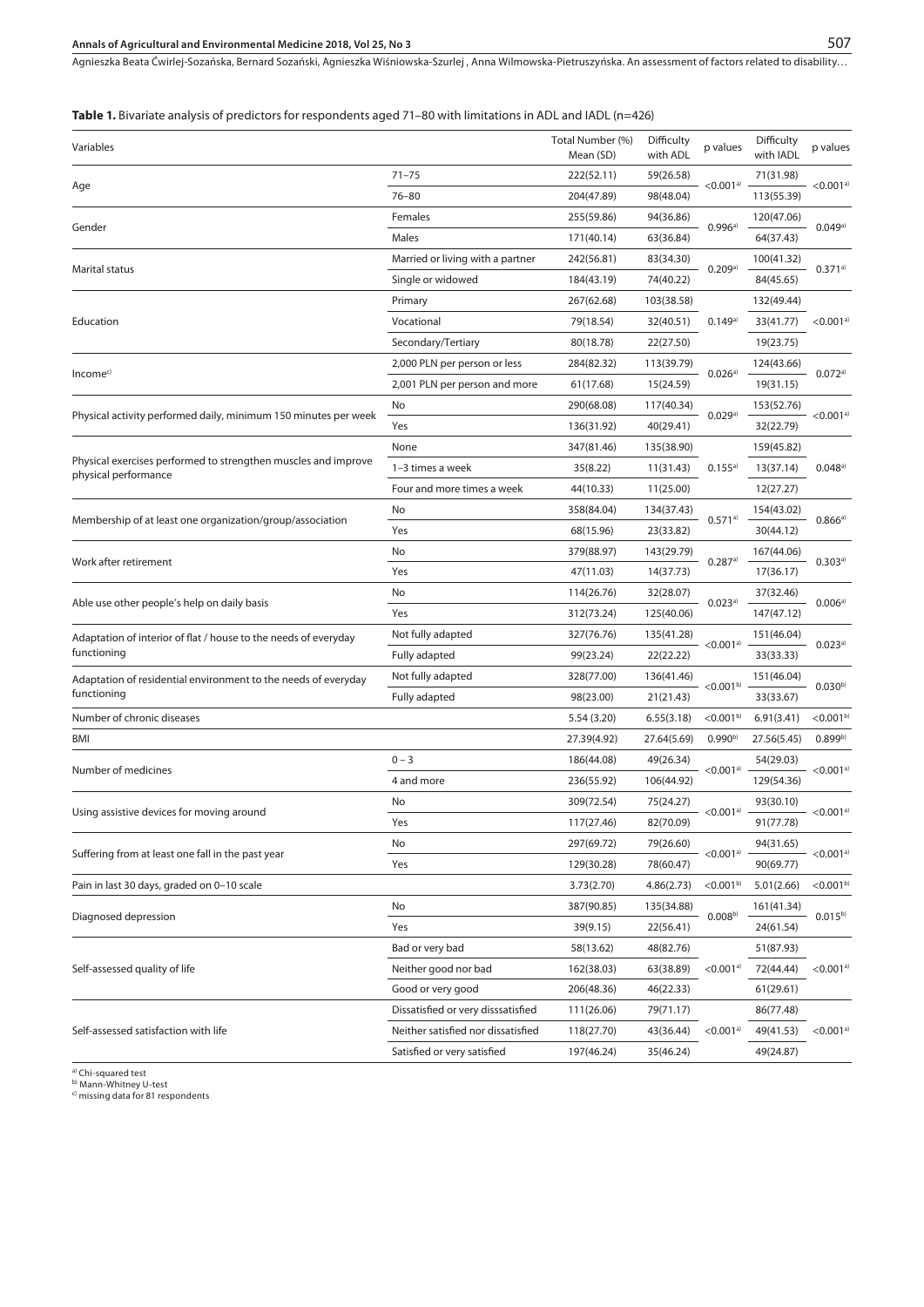**Table 2.** Logistic regression models illustrating factors significantly associated with disability on at least one ADL and IADL

| Variables                                                                                                         |            | Difficulty with ADL |         |            | Difficulty with IADL |         |
|-------------------------------------------------------------------------------------------------------------------|------------|---------------------|---------|------------|----------------------|---------|
|                                                                                                                   | Odds Ratio | 95% CI              | p value | Odds Ratio | 95% CI               | p value |
| Age (reference 71-75) 76-80                                                                                       | 1.71       | $1.04 - 2.80$       | 0.034   | 1.83       | $0.00 - 0.02$        | 0.020   |
| Education (reference Secondary/Tertiary) Primary                                                                  |            |                     |         | 2.44       | $1.06 - 1.30$        | 0.020   |
| Education (reference Secondary/Tertiary) Vocational                                                               |            |                     |         | 3.31       | $1.36 - 8.02$        | 0.008   |
| Having at least one fall in the past year (reference No)yes                                                       | 1.85       | $1.08 - 3.16$       | 0.024   | 2.03       | $1.14 - 3.59$        | 0.015   |
| Adaptation of the interior of a flat / house to the needs of everyday functioning<br>(reference fully, not fully) | 2.50       | $1.31 - 4.77$       | 0.005   | 2.10       | $1.10 - 3.98$        | 0.024   |
| Experiencing pain in the last 30 days (reference No/Yes; 0-10 scale)                                              | 1.15       | $1.03 - 1.27$       | 0.011   | 1.21       | $1.06 - 1.36$        | 0.003   |
| Using assistive devices (reference no/yes)                                                                        | 2.96       | $1.68 - 5.19$       | < 0.001 | 2.27       | $1.21 - 4.26$        | 0.011   |
| Physical activity performed daily a minimum of 150 minutes per week<br>(reference yes/no)                         |            |                     |         | 2.27       | $1.27 - 4.04$        | 0.005   |
| Number of diseases                                                                                                |            |                     |         | 1.18       | $1.06 - 1.30$        | 0.002   |
| Assessment of life satisfaction (reference satisfied/very satisfied); dissatisfied/<br>very dissatisfied          | 3.95       | $2.02 - 7.67$       | < 0.001 |            |                      |         |
| Assessment of life satisfaction (reference satisfied/very satisfied); neither<br>satisfied nor dissatisfied       | 1.81       | $1.01 - 3.26$       | 0.0471  |            |                      |         |
| Assessment of quality of life (reference very good/ good); bad/ very bad                                          |            |                     |         | 4.55       | $1.64 - 12.57$       | 0.004   |
| Assessment of quality of life (reference very good/ good); neither good nor bad                                   |            |                     |         | 0.98       | $0.56 - 1.70$        | 0.960   |
|                                                                                                                   |            |                     |         |            |                      |         |

The presented study revealed a high prevalence of ADL and IADL limitations among the elderly inhabitants of rural areas. The proportion of subjects who reported at least one ADL limitation was 36.85% and with one IADL limitation – 43.19%. This proportion is higher than in other developed countries. In 2008, in the US population of 75 – 79-year-olds, at least one ADL limitation was found in 19.2% of respondents, and at least one IADL limitation in 15.1%. It was as late as in the group of over 85-year-olds that these issues were found in more than a half of respondents [20]. Similarly, a lower proportion with at least one ADL and IADL limitation was found in 75 – 79-year-olds in the English Longitudinal Study of Aging (ELSA) (in men 24.6% and 17.8%, and in women 29.2% and 24.8%, respectively) [21]. A lower proportion of respondents of at least one ADL and IADL limitation was found in a study of 16 European countries in patients over the age of 50 (SHARE). This study found the highest prevalence of ADL in Poland (17.8%) and the lowest prevalence in Austria (9%). Similar proportions of respondents with ADL limitations were found during the SAGE study (2007–2010) which found at least one ADL limitation in 27.7% of respondents aged 60–69, at least one ADL limitation in as many as 44.0% of respondents aged 70 and over [22]. A higher proportion in respondents aged 65 and over (mean age 75.7; SD=7.1) was found in Lebanon, where at least one ADL limitation was found in as many as 65.8% of respondents from rural areas [23].

The presented study assessed the relationship between ADL and IADL limitations and a wide range of factors. The strongest impact on developing ADL and IADL limitations were the following factors: age, falls, interior of flat or house not fully adapted to the needs of functional functioning, pain, and using assistive devices. Additionally, lack of satisfaction with life had a significant impact on ADL limitations, while poor assessment of quality of life, lower education, number or chronic diseases and low level of physical activity had a significant impact on IADL.

The study found that the likelihood of experiencing ADL and IADL limitations increased with age, and proved that the risk of the problems increases twice for 76 – 80-year- olds when compared to 71 – 75-year-olds. This increase in the risk of ADL and IADL problems has also been proved by other studies. Connoly et al. found a two and a half-fold increase in experiencing ADL and IADL problems among 75 – 79-yearold Irish people when compared to 65 – 69-year-olds, as well as a four-fold increase for the group aged 80 and over [24].

In the current study, pain proved to be an important factor related to ADL and IADL. Intensified pain results in a significant increase in risk of disability – 15% in ADL with every point scored on the VAS, and 21% in IADL, respectively. This finding is supported by other studies that proved a relationship between pain and functional limitations [25]. Scudds et al. proved that an increase in pain intensity increases the risk of developing disability, with moderate pain resulting in a 1.54 odds ratio, and severe and extreme pain resulting in a 4.32 odds ratio [26]. Connoll et al. found a two-fold risk increase in experiencing ADL and IADL in the elderly who were troubled with pain in relation to respondents without it [24]. Andrews et al. found that pain is very closely related to disability in the elderly and it may be the reason for immediate disability. Pain affects the functional state in a short time. An assessment of pain prevalence allows for identifying patients with potentially reversible functional limitations and disability [27].

In the current study it was found that at least one fall within the past 12 months increased almost two-fold the risk of experiencing at least one ADL and IADL limitation. Falls have both physical results (bruises, scratches, bone fracture, head injuries, etc.) [28], and psychological consequences, such as depression [29] and fear of falls [30]. Fear of falls may lead to limiting physical activity, which may lead to long-term negative consequences, such as decrease in body function and physical fitness, deteriorated muscle strength, problems with maintaining body posture and decreased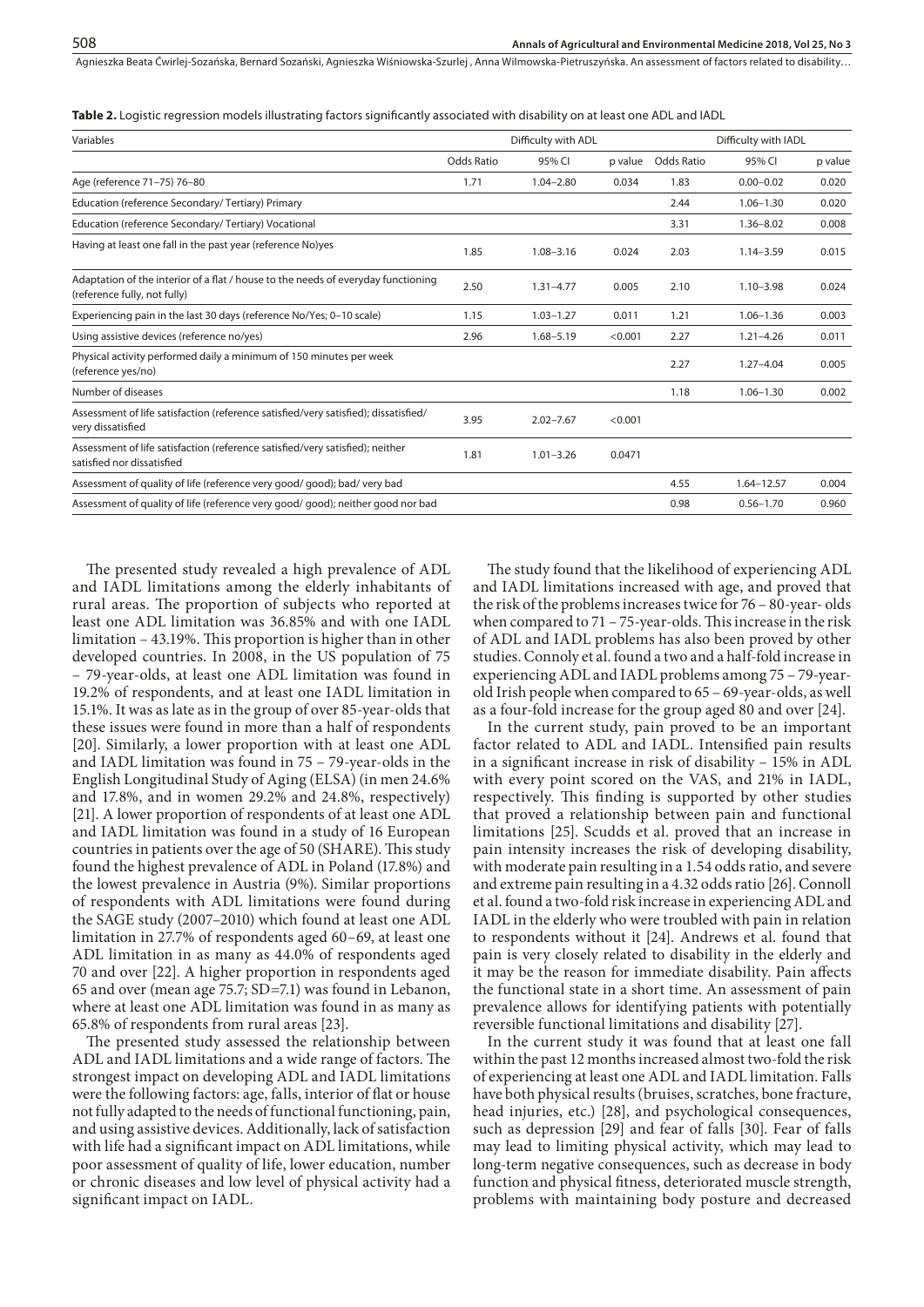social participation [31]. Modifications to the household environment may decrease the risk of fall by approximately 20%, while interventions that involve one-to-one physical exercise may decrease the risk of falls by approximately 30% [32]. A study by Çinarli and Koç found that both an increased risk of falls and the fear of falls are strongly correlated to a lower ability to perform ADLs [33]. One of the factors that increase the risk of falls and decreased functional ability is taking numerous medicines [34]. Inappropriate medication prescription is a serious issue in elderly healthcare [35, 36]. In the presented study it was found that patients who take 4 or more medicines experienced at least one limitation to ADL and IADL significantly more often. This factor was pushed out of the model by other factors, due to its high correlation with other variables, such as the number of chronic diseases, yet it still was a factor that had a highly significant impact on the deterioration of subjects' functioning (p<0.001). Connolly et al. proved that taking 5 or more medicines was the third strongest factor related to disability related to ADL and ADL/IADL (odds ratio 1.6 and 1.5, respectively) [24].

The presented study found that with every additional disease the likelihood of experiencing at least one IADL limitation increased by a mean of 18%. Studies by other authors confirm this increase in disability with the increase in the number of chronic diseases [37]. Marengoni et al. found that the frequency of developing disability is lowest with cardiovascular diseases, and highest with mental disorders and cerebrovascular diseases. Additionally, a combination of disorders, such as dementia, depression, cerebrovascular diseases and musculoskeletal disorders are related to the highest incidence of disability. In particular, a high prevalence of disability was found in patients who suffered from a pair of disorders, one of which was dementia [38]. Some chronic diseases, which often accompany dementia and aggravate dementia's symptoms, such as hip fracture and depression, may be easier to prevent or treat earlier, even at a very advanced age. Additionally, many chronic diseases add up to tiredness that aggravate muscle weakening, pain, anxiety, sleep disorders and lower mental status [39, 40].

The current study proved that subjects who used assistive devices had an almost 3-times higher odds ratio to develop at least one limitation to ADL, and an over twice higher odds ratio to develop at least one limitation to IADL. The study also proved that persons whose flat interiors are not fully adapted to their functional needs are 2.50 times as likely to have at least one ADL limitation and 2.10 times more likely to have at least one IADL limitation. Lack of adaptation of the environment to the functional needs of the patient may result in difficulties in using assistive devices. Assistive devices need to be adequately chosen for the environment of an elderly person to make their functioning easier. The elderly need to have their environment adjusted in line with the configuration of their limitations [41]. A suitable spatial organization and layout, environmental cues and assistive technologies are crucial for maintaining the fitness and independence of elderly patients [42].

Apart from physical limitations, psychological and social difficulties affect the functioning of the elderly. The presented study found that suffering from depression had a significant impact on having at least one limitation of ADL (p=0.008) and IADL (p=0.015). As only those instances of depression which respondents reported as diagnosed by a doctor were taken into account, it is likely that problems with lowered spirits affected a significantly larger proportion of the elderly. The prevalence of depression among the elderly is estimated to be 18–37% [43]. Depression is often misdiagnosed and left untreated in the elderly, particularly those from rural areas. The elderly are often reluctant to report psychological and emotional difficulties to the doctor in fear of being stigmatized [44]. Despite the good effects of treating depression, most patients in need do not receive support. Depression lowers the quality of life in the elderly [45] and a lowered quality of life is related to more serious problems with ADL and IADL. This study proved a very high relationship between IADL limitations and subjective quality of life. Those respondents who assessed their quality of life as bad or very bad were four and a half times more likely to have at least one IADL limitation. Anderson et al. found a similar relationship. They found a very strong relationship between self-assessed quality of life and IADL limitations in the elderly [46]. In the presented study it was found that satisfaction with life had a very significant impact on ADL limitations. Respondents who were dissatisfied or very dissatisfied with life were almost 4 times more at risk of having at least one ADL limitation. Respondents who were neither satisfied nor dissatisfied, were almost twice more at risk of having an ADL limitation. Similar results were obtained by Buliński and Błachnia [47]. A higher socio-economic status, support from one's family, higher satisfaction with one's environment and living in one's own home, all play a key role in good ageing [48]. There were some other factors that had a significant impact on satisfaction with life by the elderly: gender (women were more likely to assess their life as being poorer), depression [49], safety of life, acceptance and adjustment [50], income and education [51]. This study found that elderly respondents with lower education were 2–3 times more likely to have at least one IADL limitation. France et al found a very strong relationship between lower level of education and higher IADL disability, prevalence and incidence of frailty syndrome in the elderly [52]. Tsai, in his study on Americans aged 65 and over, confirmed the same relationship between education and disability [53]. There is a positive relationship between psychological wellbeing and satisfaction with life and daily functioning. Support and friendly social relations, religion, education, active daily lifestyle, living condition, diet, and emotional support, all have a positive impact on satisfaction with life and the functioning of the elderly [54, 55].

509

**Limitation of the study.** Limitation of this study is the assessment of disability according to one criterion only of performing activities of daily life and/or instrumental activities of daily life. The level of disability was not assessed. The socio-demographic data, collected in direct interview with respondents and not in the course of clinical examination and documentation analysis, may limit the reliability of the assessment; e.g. some respondents may not have had all their diseases diagnosed, although may have been suffering from them at the time of the interview. Nevertheless, direct interview is the most reliable method allowing for collecting data from a large number of respondents at a given time. Random sampling and methods of statistics allow for minimization of level of error.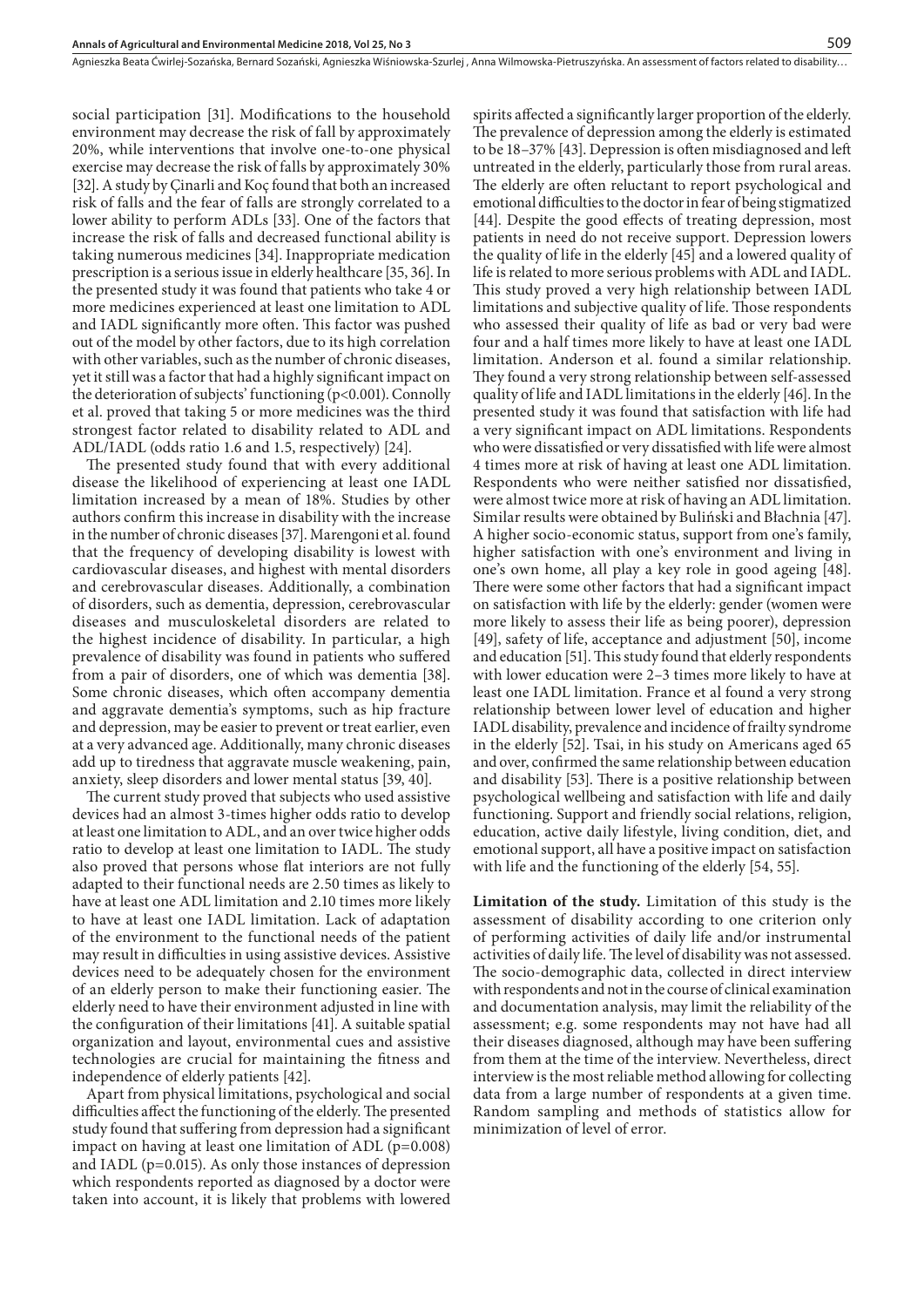#### **CONCLUSION**

Age, education, pain, falls, household not fully adapted for one's needs, using assistive devices, lack of satisfaction with life, and low assessment of quality of life, have a significant impact on the prevalence of ADL and/or IADL disabilities in the elderly inhabitants of rural areas. Most of these factors can be subject to modification. They are also a complex of predictors that allow for identifying and supporting those elderly patients from rural areas who are most vulnerable.

It is necessary to adapt households to the needs and moving abilities of the elderly in order to enable them to function normally. The choice of suitable assistive devices that facilitate daily activities is crucial. In addition, strategies for disability prevention in the elderly inhabitants of rural areas should include improving education, early interventions in pain treatment, popularizing physical activity, early diagnosis and treatment of depression, and monitoring medication. Healthy ageing should be the main aim of all programmes of geriatric care. Active ageing should be oriented towards the optimization of chances for health, participation and safety, to improve the quality of life as society ages.

#### **REFERENCES**

- 1. Population structure and ageing. Eurostat. http://ec.europa.eu/eurostat/ statistics-explained/index.php/Population\_structure\_and\_ageing (access: 2017.10.14).
- 2. Organistion World Health Organistion. Global health and aging. Geneva:World Health i 2011.
- 3. Stuck AE, Beck JC, Egger M. Preventing disability in elderly people. Lancet. 2004; 364(9446): 1641–1642.
- 4. Tas U, Verhagen AP, Bierma-Zeinstra SMA, Odding E, Koes BW. Prognostic factors of disability in older people: a systematic review. Br J Gen Pract. 2007; 57(537): 319–323.
- 5. Kempen GM, Myers AM, Powell LE. Hierarchical structure in ADL and IADL: Analytical assumptions and applications for clinicians and researchers. J Clin Epidemiol. 1995; 48(11): 1299–1305.
- 6. Hung WW, Ross JS, Boockvar KS, Siu AL. Recent trends in chronic disease, impairment and disability among older adults in the United States. BMC Geriatr. 2011; 18(11): 47.
- 7. Verropoulou G, Tsimbos C. Disability trends among older adults in ten European countries over 2004–2013, using various indicators and Survey of Health, Ageing and Retirement in Europe (SHARE) data. Ageing & Society. 2016; 31: 1.
- 8. Feng Q, Zhen Z, Gu D, Wu B, Duncan PW, Purser JL. Trends in ADL and IADL disability in community-dwelling older adults in Shanghai, China, 1998–2008. J Gerontol B Psychol Sci Soc Sci. 2013; 68(3): 476–85.
- 9. Stuck AE, Walthert JM, Nikolaus T, Büla CJ, Hohmann C, Beck JC. Risk factors for functional status decline in community-living elderly people: a systematic literature review. Soc Sci Med. 1999; 48: 445–469.
- 10. Taş U, Verhagen AP, Bierma-Zeinstra SM, Hofman A, Odding E, Pols HA, Koes BW. Incidence and risk factors of disability in the elderly: the Rotterdam study. Prev Med. 2007; 44: 272–278.
- 11. Tyszka S, Solon-Lipiński M. Stan zdrowia ludności wiejskiej w Polsce. Forum Inicjatyw Rozwojowych Fundacji Europejski Fundusz Rozwoju Wsi Polskiej, Warszawa, 2015.
- 12. Błędowski P, Szatur-Jaworska B, Szweda-Lewandowska Z, Kubic P. Raport na temat sytuacji osób starszych w Polsce. Instytut Pracy i Spraw Socjalnych Warszawa, Warszawa, 2012.
- 13. Kinsella K, He W. An Aging World: 2008. Washington, DC: National Institute on Aging and U.S. Census Bureau, 2009.
- 14. Katz S, Downs TD, Cash HR, Grotz RC. Progress in development of the index of ADL. Gerontologist. 1970; 1: 20–30.
- 15. Lawton MP, Brody EM. Assessment of older people: self--maintaining and instrumental of daily living. Gerontologist. 1969; 9: 179–186.
- 16. Fries JF. Reducing disability in older age. JAMA. 2002; 288: 3164–3166. 17. Coelho T Paul C, Gobbens RJ, Fernandes L. Determinants of frailty:
- the added value of assessing medication. Front Aging Neurosci. 2015; 7(56): 25954195.
- 18. Thompson WW, Zack MM, Krahn GL, Andresen EM, Barile JP. Healthrelatedquality of life among older adults with and without functional limitations. Am J Public Health. 2012; 102: 496–502.
- 19. Fried LP Ferrucci L, Darer J, Williamson JD, Anderson G. Untangling the concepts of disability, frailty,and comorbidity: implications for improved targeting and care. J Gerontol A Biol Sci Med Sci. 2004; 59(3): 255–263.
- 20. Hung WW, Ross JS, Boockvar KS, Siu AL. Recent trends in chronic disease, impairment and disability among older adults in the United States. BMC Geriatrics. 2011; 11: 47.
- 21. Banks J, Nazroo J, Steptoe A. The dynamics of ageing: evidence from the English Longitudinal Study of Ageing 2002–12 (Wave 6) 2014. http:// www.elsa-project.ac.uk/publicationDetails/id/7411 (access: 2017.11.14).
- 22. Arokiasamy P, Uttamacharya U, Jain K, Biritwum RB, Yawson AE, Wu F. The impact of multimorbidity on adult physical and mental health in low- and middle-income countries: what does the study on global ageing and adult health (SAGE) reveal? BMC Med. 2015; 13: 178.
- 23. Boulos C, Salameh P, Barberger-Gateau P. Malnutrition and frailty in community dwelling older adults living in a rural setting. Clinical Nutrition (Edinburgh, Scotland). 2016; 35(1): 138–143.
- 24. Connolly D, Garvey J, McKee G. Factors associated with ADL/IADL disability in community dwelling older adults in the Irish longitudinal study on ageing (TILDA). Disabil Rehab. 2017; 39(8): 809–816.
- 25. Covinsky KE, Lindquist K, Dunlop DD, Yelin E. Pain, functional limitations, and aging. J Am Geriatr Soc. 2009; 57: 1556–1561.
- 26. Scudds RJ, Robertson JM. Pain factors associated with physical disability in a sample of community-dwelling senior citizens. J Gerontol A Biol Sci Med Sci. 2000; 55: M393–M399.
- 27. Andrews JS, Cenzer IS, Yelin E, Covinsky KE. Pain as a risk factor for disability or death. J Am Geriatr Soc. 2013; 61: 583–589.
- 28. Gillespie LD, Robertson MC, Gillespie WJ, Sherrington C, Gates S, Clemson LM, Lamb SE. Interventions for preventing falls in older people living in the community. Cochrane Database Syst Rev. 2012; 9: Cd007146.
- 29. Gagnon N, Flint AJ, Naglie G, Devins GM. Affective correlates of fear of falling in elderly persons. Am J Geriatr Psychiatry. 2005; 13: 7–14.
- 30. Scheffer AC, Schuurmans MJ, van Dijk N, van der Hooft T, de Rooij SE. Fear of falling: measurement strategy, prevalence, risk factors and consequences among older persons. Age Ageing 2008; 37: 19–24.
- 31. Greenberg SA. Analysis of measurement tools of fear of falling for high-risk, community-dwelling older adults. Clin Nurs Res. 2012; 21(1): 113–30.
- 32. Gillespie LD, Robertson MC, Gillespie WJ, Sherrington C, Gates S, Clemson LM, Lamb SE. Interventions for preventing falls in older people living in the community. Cochrane Database Syst Rev. 2012; 9: Cd007146.
- 33. Çinarli T, Koç Z. Fear and Risk of Falling, Activities of Daily Living, and Quality of Life: Assessment When Older Adults Receive Emergency Department Care. Nurs Res. 2017; 66(4): 330–335.
- 34. Peron EP, Gray SL, Hanlon JT. Medication use and functional status decline in older adults: a narrative review. Am J Geriatr Pharmacother. 2011; 9(6): 378–391.
- 35. Corsonello A, Onder G, Abbatecola AM, Guffanti, Gareri EE, Lattanzio PF. Explicit criteria for potentially inappropriate medications to reduce the risk of adverse drug reactions in elderly people: from Beers to STOPP/START criteria.Drug Safety. 2012; 35 Suppl: 121–128.
- 36. Shah KN, Joshi HM, Christian RP, Patel KP, Malhotra SD. Prevalence of potentially inappropriate medications and prescription cost analysis among older cardiac patients in an outpatient department of a tertiary care hospital in India. J Basic Clin Pharm. 2016; 7(4): 110–115.
- 37. Marengoni A, von Strauss E, Rizzuto D, Winblad B, Fratiglioni L. The impact of chronic multimorbidity and disability on functional decline and survival in elderly persons. A community-based, longitudinal study. J Intern Med. 2009; 265(2): 288–295.
- 38. Marengoni A, Angleman S, Fratiglioni L. Prevalence of disability according to multimorbidity and disease clustering: a population-based study. J Comorbidity. 2011; 1: 11–18.
- 39. Toole LO, Connolly D, Smith S. Impact of an occupationbased selfmanagement programme on chronic disease management. Aust Occup Ther J. 2013; 60(1): 30–8.
- 40. Smith C, Hale L. The effects of non-pharmacological interventions on fatigue in four chronic illness conditions: a critical review. Phys Ther Rev. 2007; 12: 324–34.
- 41. Stark S. Removing Environmental Barriers in the Homes of Older Adults with Disabolitaties Improves Occupational Performance. OTJR: Occupation, Participation and Health. 2004; 24(1): 32–40